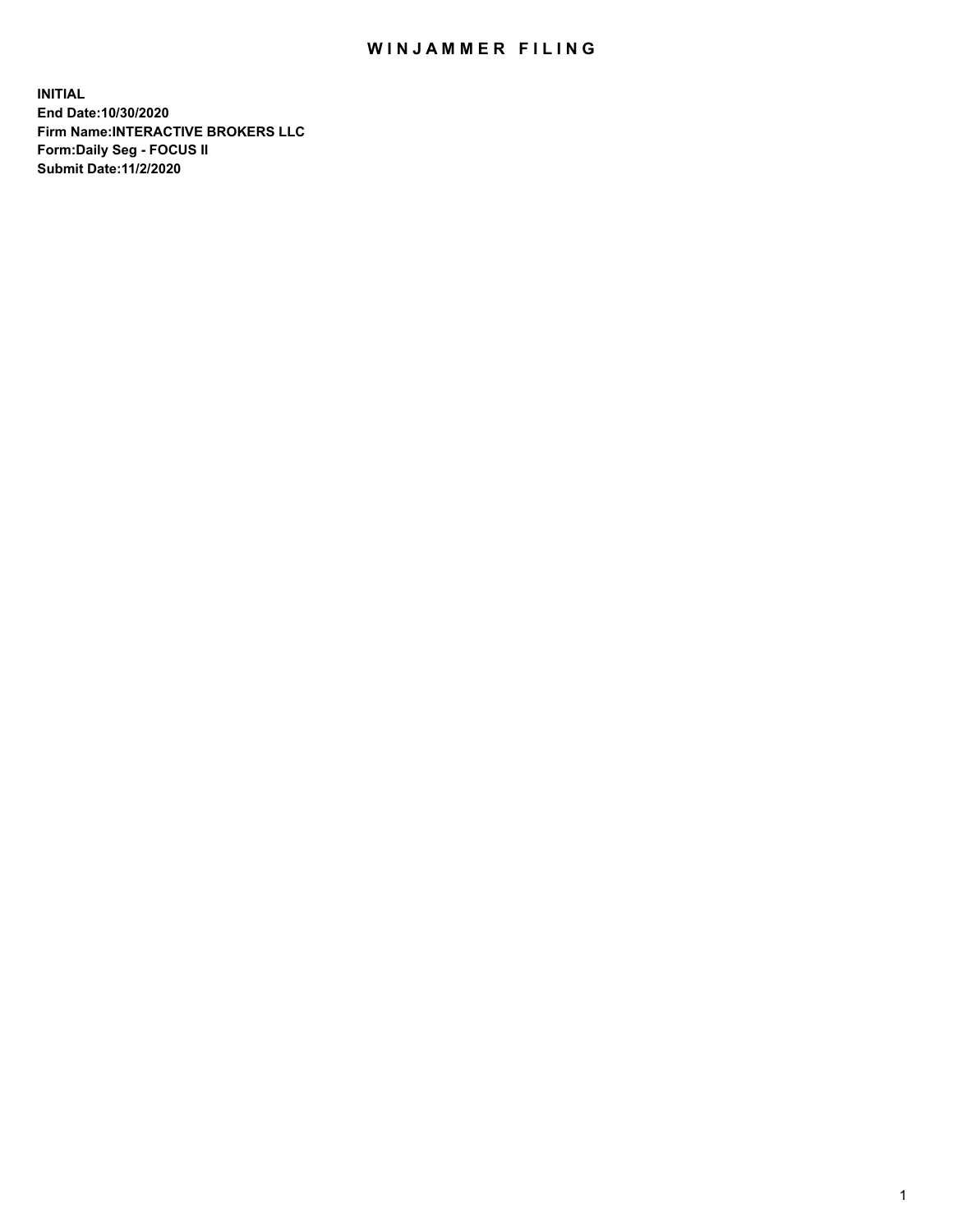**INITIAL End Date:10/30/2020 Firm Name:INTERACTIVE BROKERS LLC Form:Daily Seg - FOCUS II Submit Date:11/2/2020 Daily Segregation - Cover Page**

| Name of Company                                                                                                                                                                                                                                                                                                                | <b>INTERACTIVE BROKERS LLC</b>                                                                  |
|--------------------------------------------------------------------------------------------------------------------------------------------------------------------------------------------------------------------------------------------------------------------------------------------------------------------------------|-------------------------------------------------------------------------------------------------|
| <b>Contact Name</b>                                                                                                                                                                                                                                                                                                            | <b>James Menicucci</b>                                                                          |
| <b>Contact Phone Number</b>                                                                                                                                                                                                                                                                                                    | 203-618-8085                                                                                    |
| <b>Contact Email Address</b>                                                                                                                                                                                                                                                                                                   | jmenicucci@interactivebrokers.c<br>om                                                           |
| FCM's Customer Segregated Funds Residual Interest Target (choose one):<br>a. Minimum dollar amount: ; or<br>b. Minimum percentage of customer segregated funds required:% ; or<br>c. Dollar amount range between: and; or<br>d. Percentage range of customer segregated funds required between: % and %.                       | $\overline{\mathbf{0}}$<br>$\overline{\mathbf{0}}$<br>155,000,000 245,000,000<br>0 <sub>0</sub> |
| FCM's Customer Secured Amount Funds Residual Interest Target (choose one):<br>a. Minimum dollar amount: ; or<br>b. Minimum percentage of customer secured funds required:%; or<br>c. Dollar amount range between: and; or<br>d. Percentage range of customer secured funds required between:% and%.                            | <u>0</u><br>$\overline{\mathbf{0}}$<br>80,000,000 120,000,000<br>00                             |
| FCM's Cleared Swaps Customer Collateral Residual Interest Target (choose one):<br>a. Minimum dollar amount: ; or<br>b. Minimum percentage of cleared swaps customer collateral required:% ; or<br>c. Dollar amount range between: and; or<br>d. Percentage range of cleared swaps customer collateral required between:% and%. | $\overline{\mathbf{0}}$<br>$\underline{\mathbf{0}}$<br>0 <sub>0</sub><br>0 <sub>0</sub>         |

Attach supporting documents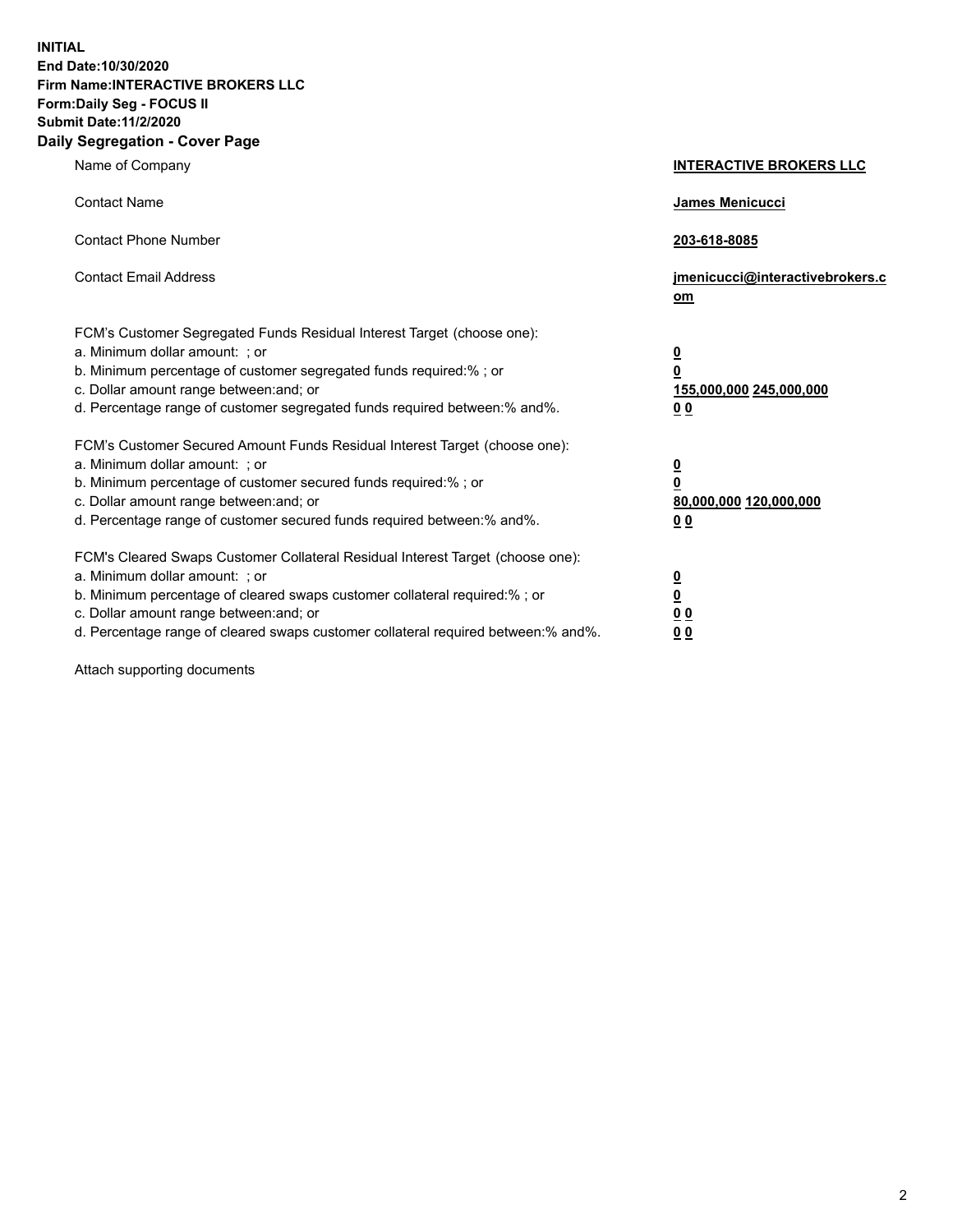## **INITIAL End Date:10/30/2020 Firm Name:INTERACTIVE BROKERS LLC Form:Daily Seg - FOCUS II Submit Date:11/2/2020 Daily Segregation - Secured Amounts**

|     | Daily Segregation - Secured Amounts                                                         |                               |
|-----|---------------------------------------------------------------------------------------------|-------------------------------|
|     | Foreign Futures and Foreign Options Secured Amounts                                         |                               |
|     | Amount required to be set aside pursuant to law, rule or regulation of a foreign            | $0$ [7305]                    |
|     | government or a rule of a self-regulatory organization authorized thereunder                |                               |
| 1.  | Net ledger balance - Foreign Futures and Foreign Option Trading - All Customers             |                               |
|     | A. Cash                                                                                     | 570,760,894 [7315]            |
|     | B. Securities (at market)                                                                   | $0$ [7317]                    |
| 2.  | Net unrealized profit (loss) in open futures contracts traded on a foreign board of trade   | -18,292,494 [7325]            |
| 3.  | Exchange traded options                                                                     |                               |
|     | a. Market value of open option contracts purchased on a foreign board of trade              | 4,213,294 [7335]              |
|     | b. Market value of open contracts granted (sold) on a foreign board of trade                | $-2,126,446$ [7337]           |
| 4.  | Net equity (deficit) (add lines 1. 2. and 3.)                                               | 554, 555, 248 [7345]          |
| 5.  | Account liquidating to a deficit and account with a debit balances - gross amount           | 35,615 [7351]                 |
|     | Less: amount offset by customer owned securities                                            | 0 [7352] 35,615 [7354]        |
| 6.  | Amount required to be set aside as the secured amount - Net Liquidating Equity              | 554,590,863 [7355]            |
|     | Method (add lines 4 and 5)                                                                  |                               |
| 7.  | Greater of amount required to be set aside pursuant to foreign jurisdiction (above) or line | 554,590,863 [7360]            |
|     | 6.                                                                                          |                               |
|     | FUNDS DEPOSITED IN SEPARATE REGULATION 30.7 ACCOUNTS                                        |                               |
| 1.  | Cash in banks                                                                               |                               |
|     | A. Banks located in the United States                                                       | 19,411,523 [7500]             |
|     | B. Other banks qualified under Regulation 30.7                                              | 0 [7520] 19,411,523 [7530]    |
| 2.  | Securities                                                                                  |                               |
|     | A. In safekeeping with banks located in the United States                                   | 499,949,000 [7540]            |
|     | B. In safekeeping with other banks qualified under Regulation 30.7                          | 0 [7560] 499,949,000 [7570]   |
| 3.  | Equities with registered futures commission merchants                                       |                               |
|     | A. Cash                                                                                     | $0$ [7580]                    |
|     | <b>B.</b> Securities                                                                        | $0$ [7590]                    |
|     | C. Unrealized gain (loss) on open futures contracts                                         | $0$ [7600]                    |
|     | D. Value of long option contracts                                                           | $0$ [7610]                    |
|     | E. Value of short option contracts                                                          | 0 [7615] 0 [7620]             |
| 4.  | Amounts held by clearing organizations of foreign boards of trade                           |                               |
|     | A. Cash                                                                                     | $0$ [7640]                    |
|     | <b>B.</b> Securities                                                                        | $0$ [7650]                    |
|     | C. Amount due to (from) clearing organization - daily variation                             | $0$ [7660]                    |
|     | D. Value of long option contracts                                                           | $0$ [7670]                    |
|     | E. Value of short option contracts                                                          | 0 [7675] 0 [7680]             |
| 5.  | Amounts held by members of foreign boards of trade                                          |                               |
|     | A. Cash                                                                                     | 173,889,580 [7700]            |
|     | <b>B.</b> Securities                                                                        | $0$ [7710]                    |
|     | C. Unrealized gain (loss) on open futures contracts                                         | -14,561,214 [7720]            |
|     | D. Value of long option contracts                                                           | 4,213,294 [7730]              |
|     | E. Value of short option contracts                                                          | -2,126,446 [7735] 161,415,214 |
|     |                                                                                             | [7740]                        |
| 6.  | Amounts with other depositories designated by a foreign board of trade                      | $0$ [7760]                    |
| 7.  | Segregated funds on hand                                                                    | $0$ [7765]                    |
| 8.  | Total funds in separate section 30.7 accounts                                               | 680,775,737 [7770]            |
| 9.  | Excess (deficiency) Set Aside for Secured Amount (subtract line 7 Secured Statement         | 126, 184, 874 [7380]          |
|     | Page 1 from Line 8)                                                                         |                               |
| 10. | Management Target Amount for Excess funds in separate section 30.7 accounts                 | 80,000,000 [7780]             |
| 11. | Excess (deficiency) funds in separate 30.7 accounts over (under) Management Target          | 46,184,874 [7785]             |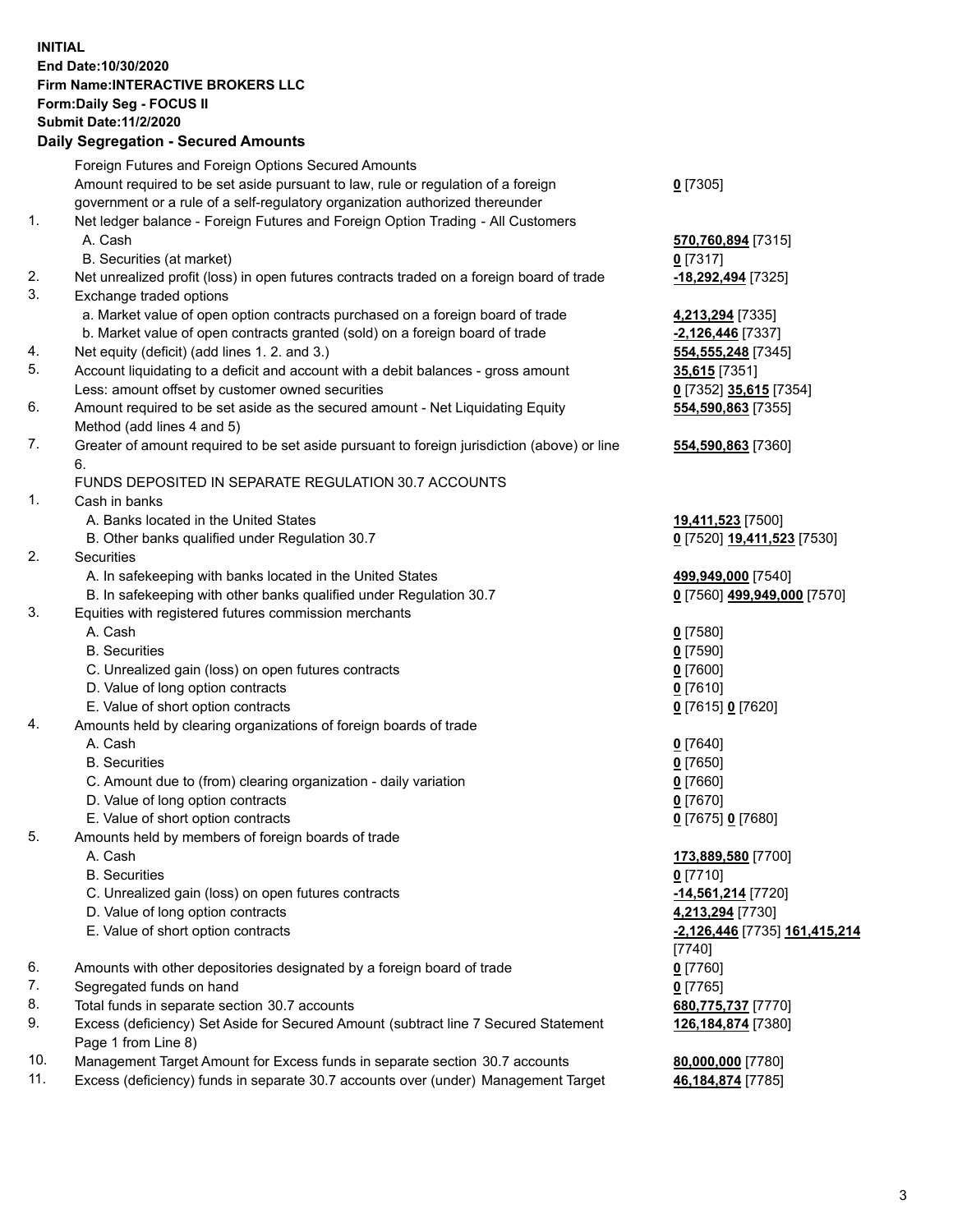**INITIAL End Date:10/30/2020 Firm Name:INTERACTIVE BROKERS LLC Form:Daily Seg - FOCUS II Submit Date:11/2/2020 Daily Segregation - Segregation Statement** SEGREGATION REQUIREMENTS(Section 4d(2) of the CEAct) 1. Net ledger balance A. Cash **5,600,235,879** [7010] B. Securities (at market) **0** [7020] 2. Net unrealized profit (loss) in open futures contracts traded on a contract market **-97,395,855** [7030] 3. Exchange traded options A. Add market value of open option contracts purchased on a contract market **315,677,183** [7032] B. Deduct market value of open option contracts granted (sold) on a contract market **-306,786,166** [7033] 4. Net equity (deficit) (add lines 1, 2 and 3) **5,511,731,041** [7040] 5. Accounts liquidating to a deficit and accounts with debit balances - gross amount **6,156,267** [7045] Less: amount offset by customer securities **0** [7047] **6,156,267** [7050] 6. Amount required to be segregated (add lines 4 and 5) **5,517,887,308** [7060] FUNDS IN SEGREGATED ACCOUNTS 7. Deposited in segregated funds bank accounts A. Cash **1,235,605,674** [7070] B. Securities representing investments of customers' funds (at market) **2,406,263,265** [7080] C. Securities held for particular customers or option customers in lieu of cash (at market) **0** [7090] 8. Margins on deposit with derivatives clearing organizations of contract markets A. Cash **8,477,623** [7100] B. Securities representing investments of customers' funds (at market) **2,064,929,673** [7110] C. Securities held for particular customers or option customers in lieu of cash (at market) **0** [7120] 9. Net settlement from (to) derivatives clearing organizations of contract markets **-4,705,113** [7130] 10. Exchange traded options A. Value of open long option contracts **315,523,166** [7132] B. Value of open short option contracts **-306,749,916** [7133] 11. Net equities with other FCMs A. Net liquidating equity **0** [7140] B. Securities representing investments of customers' funds (at market) **0** [7160] C. Securities held for particular customers or option customers in lieu of cash (at market) **0** [7170] 12. Segregated funds on hand **0** [7150] 13. Total amount in segregation (add lines 7 through 12) **5,719,344,372** [7180] 14. Excess (deficiency) funds in segregation (subtract line 6 from line 13) **201,457,064** [7190] 15. Management Target Amount for Excess funds in segregation **155,000,000** [7194] **46,457,064** [7198]

16. Excess (deficiency) funds in segregation over (under) Management Target Amount Excess